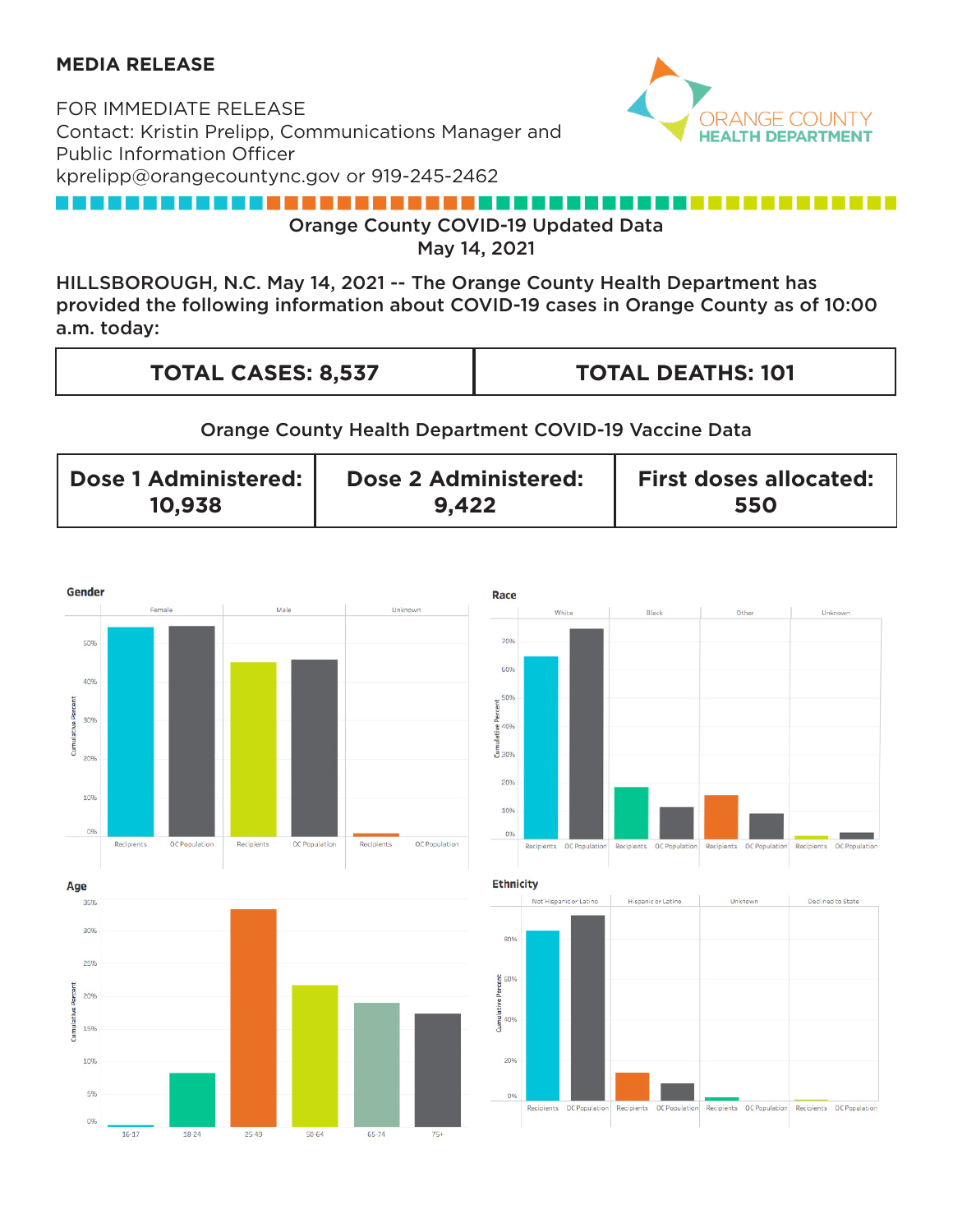

# **Cases by Gender for Orange County**

**Weekly Cases Trend Total Cases** 600 53% Female  $(4, 505)$ 400 47% Male  $(4,001)$ 200 0% **Suppressed**  $(1)$ 0 33 2 3 3 3 5 6 8 9 9 9 8 9/27 10/18 11/8 11/29  $3/14$ यू<br>च 4/25 **Missing Data** 27

1

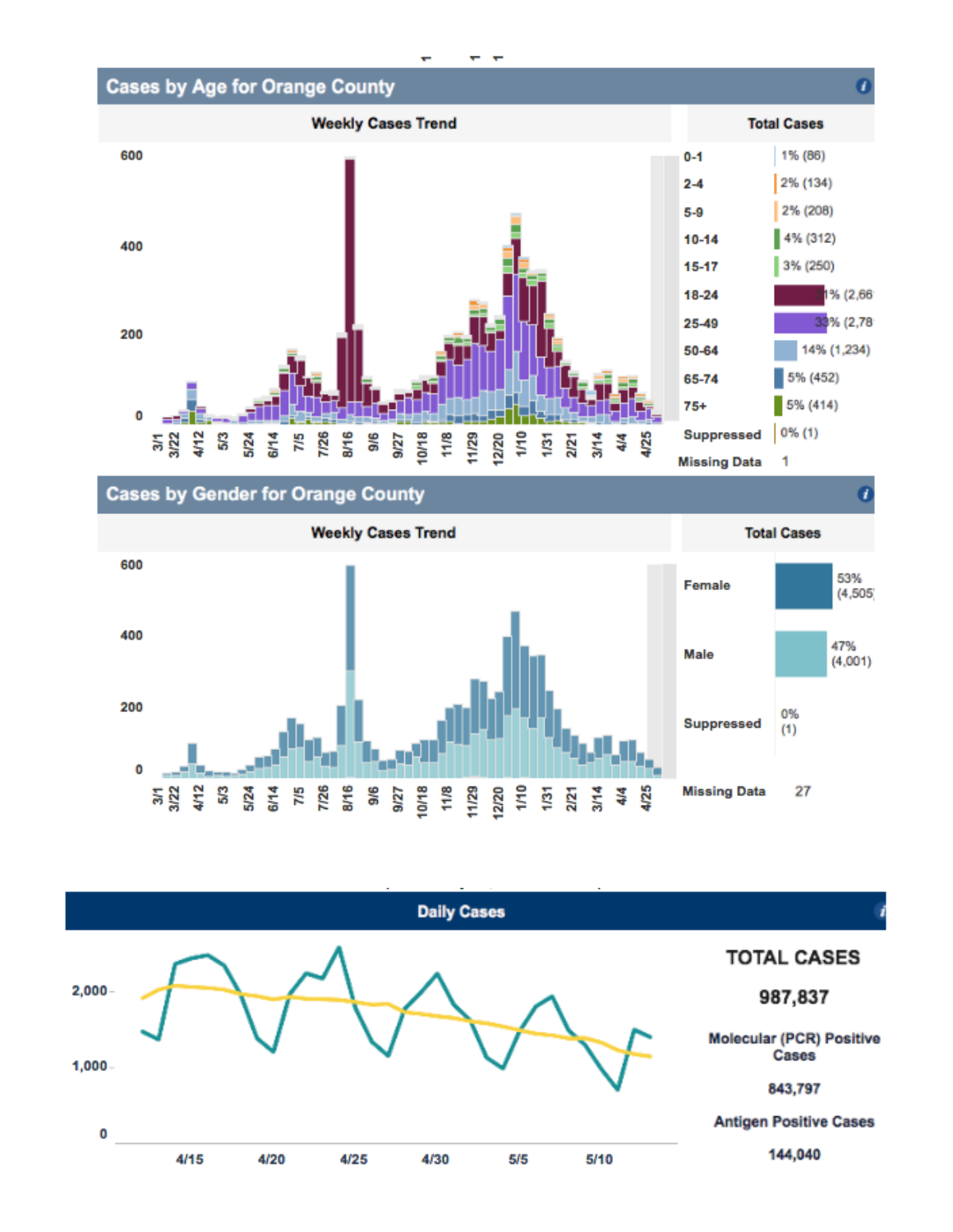





1

**Daily Number of People Currently Hospitalized**